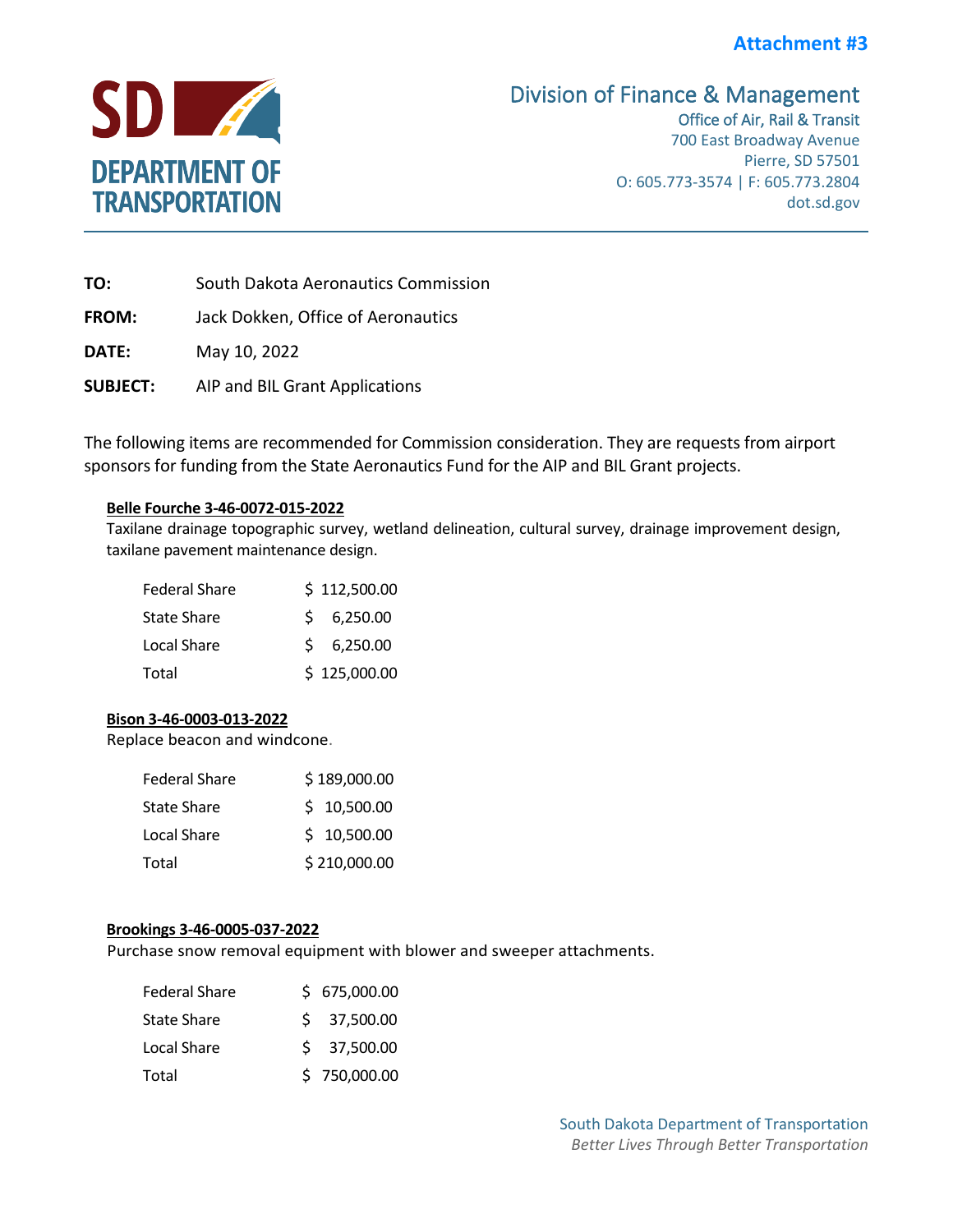#### **Canton AIP 3-46-0007-014-2022**

Construct SRE storage and GA terminal building. Building construction and closeout report.

| <b>Federal Share</b> | \$585,000.00 |
|----------------------|--------------|
| <b>State Share</b>   | \$32,500.00  |
| Local Share          | \$32,500.00  |
| Total                | \$650,000.00 |

### **Canton BIL 3-46-0007-015-2022**

Construct SRE storage Building/GA terminal. Construction admin, observation, materials testing, site work construction.

| <b>Federal Share</b> | \$115,200.00 |
|----------------------|--------------|
| <b>State Share</b>   | \$6,400.00   |
| Local Share          | \$6,400.00   |
| Total                | \$128,000.00 |

# **Chamberlain 3-46-0071-013-2022**

Beacon replacement and runway pavement rehabilitation.

| <b>Federal Share</b> | \$731,902.50 |
|----------------------|--------------|
| <b>State Share</b>   | \$40,661.25  |
| Local Share          | \$40,661.25  |
| Total                | \$813,225.00 |

#### **Custer 3-46-0057-017-2021**

Construct 275' x 25' taxilane extension.

| <b>Federal Share</b> | \$63,000.00 |
|----------------------|-------------|
| <b>State Share</b>   | \$3,500.00  |
| Local Share          | \$3,500.00  |
| Total                | \$70,000.00 |

### **DeSmet 3-46-0063-018-2022**

Design installation of AWOS-III-P

| <b>Federal Share</b> | \$50,400.00 |
|----------------------|-------------|
| <b>State Share</b>   | \$2,800.00  |
| Local Share          | \$2,800.00  |
| Total                | \$56,000.00 |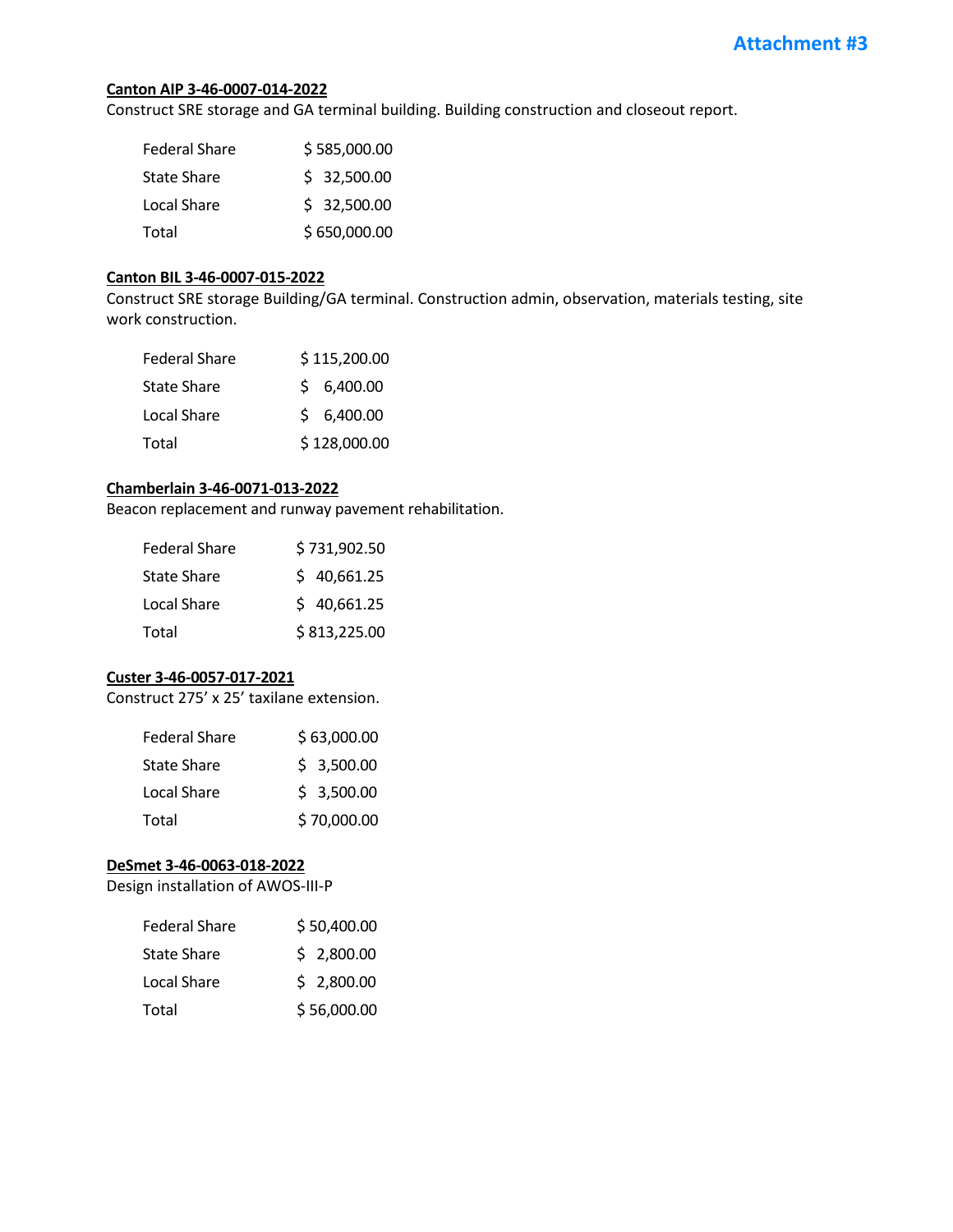# **Eagle Butte AIP 3-46-0068-016-2022**

Reconstruct runway 13-31, widen to 75' (B-II standard) including lighting and navaids, realign 13 connector taxiway, construct 31 end turnaround. Construction admin/observation, materials testing, AGIS data, closeout report.

| <b>Federal Share</b> | \$1,589,399.80 |
|----------------------|----------------|
| <b>State Share</b>   | \$88,299.99    |
| Local Share          | \$ 88,299.99   |
| Total                | \$1,765,999.78 |

#### **Eagle Butte BIL 3-46-0068-017-2022**

Reconstruct runway 13-31 widen to 75' (B-II standard) with lighting and navaids, realign 13 connector taxiway, construct 31 end turnaround. Independent fee estimate, wetland credits, electrical service revisions, PAPI flight check.

| <b>Federal Share</b> | \$110,000.00 |
|----------------------|--------------|
| <b>State Share</b>   | \$6,111.11   |
| Local Share          | \$6,111.11   |
| Total                | \$122,222.22 |

# **Faith 3-46-0076-014-2022**

Pavement rehabilitation including microsurface, crack seal and pavement markings.

| <b>Federal Share</b> | \$431,100.00 |
|----------------------|--------------|
| <b>State Share</b>   | \$23,950.00  |
| Local Share          | \$23,950.00  |
| Total                | \$479,000.00 |

#### **Hoven 3-46-0021-015-2022**

Design lighting improvements; replace MIRLs, beacon, windcone. Archeological survey.

| <b>Federal Share</b> | \$67,500.00 |
|----------------------|-------------|
| <b>State Share</b>   | \$3,750.00  |
| Local Share          | \$3,750.00  |
| Total                | \$75,000.00 |

#### **Huron 3-46-0022-042-2022**

Phase 2-design/construct lighting improvements with power and conduit on 12/30 and PAPIs on 12/30 and 17/35.

| <b>Federal Share</b> | \$351,000.00 |
|----------------------|--------------|
| <b>State Share</b>   | \$19,500.00  |
| Local Share          | \$19,500.00  |
| Total                | \$390,000.00 |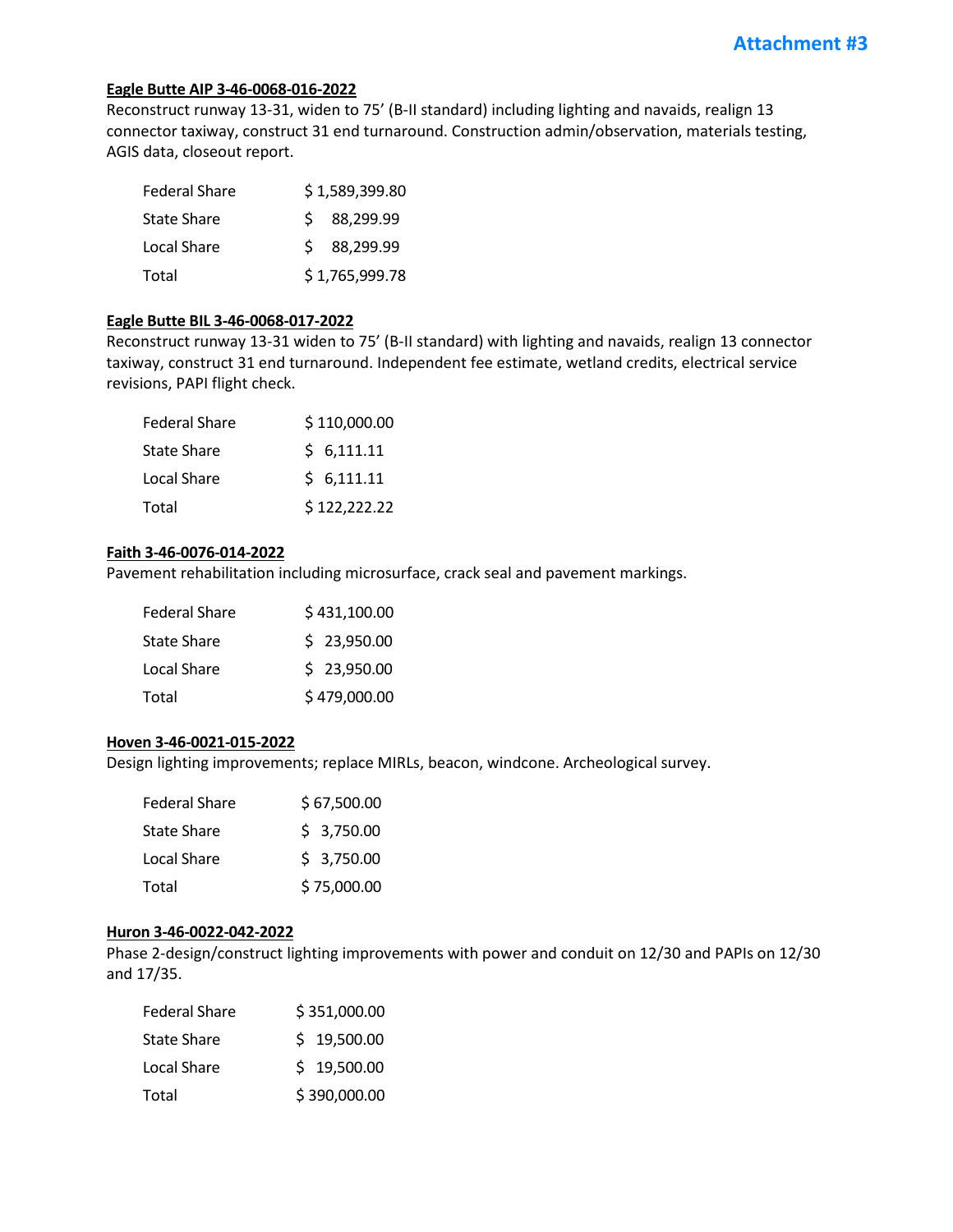#### **Lemmon 3-46-0027-016-2022**

Construct new fuel system – Jet A, 100LL and card reader.

| <b>Federal Share</b> | \$708,300.00   |
|----------------------|----------------|
| <b>State Share</b>   | S <sub>0</sub> |
| Local Share          | \$78,700.00    |
| Total                | \$787,000.00   |

#### **Madison 3-46-0029-023-2022**

Design reconstruction of taxilanes, parking lot and access road.

| <b>Federal Share</b> | \$90,900.00  |
|----------------------|--------------|
| <b>State Share</b>   | \$5,050.00   |
| Local Share          | \$5,050.00   |
| Total                | \$101,000.00 |

#### **Martin AIP 3-46-0030-019-2022**

Remove and dispose of 8,070' barbed wire fence and construct 8,350' wildlife fence.

| <b>Federal Share</b> | \$617,130.00 |
|----------------------|--------------|
| <b>State Share</b>   | \$34,285.00  |
| Local Share          | \$34,285.00  |
| Total                | \$685,700.00 |

# **Martin BIL 3-46-0030-020-2022**

Construction admin and observation, archeological and cultural monitoring for removal of barbed wire fence and construction of wildlife fence.

| <b>Federal Share</b> | \$110,000.00 |
|----------------------|--------------|
| <b>State Share</b>   | \$6,111.11   |
| Local Share          | \$6,111.11   |
| Total                | \$122,222.22 |

#### **Rapid City 3-46-0048-061-2022**

Sanitary sewer system improvements including design, construction, admin, cultural monitoring.

| <b>Federal Share</b> | \$4,724,840.00 |
|----------------------|----------------|
| <b>State Share</b>   | S 0            |
| Local Share          | \$ 0           |
| Total                | \$4,724,840.00 |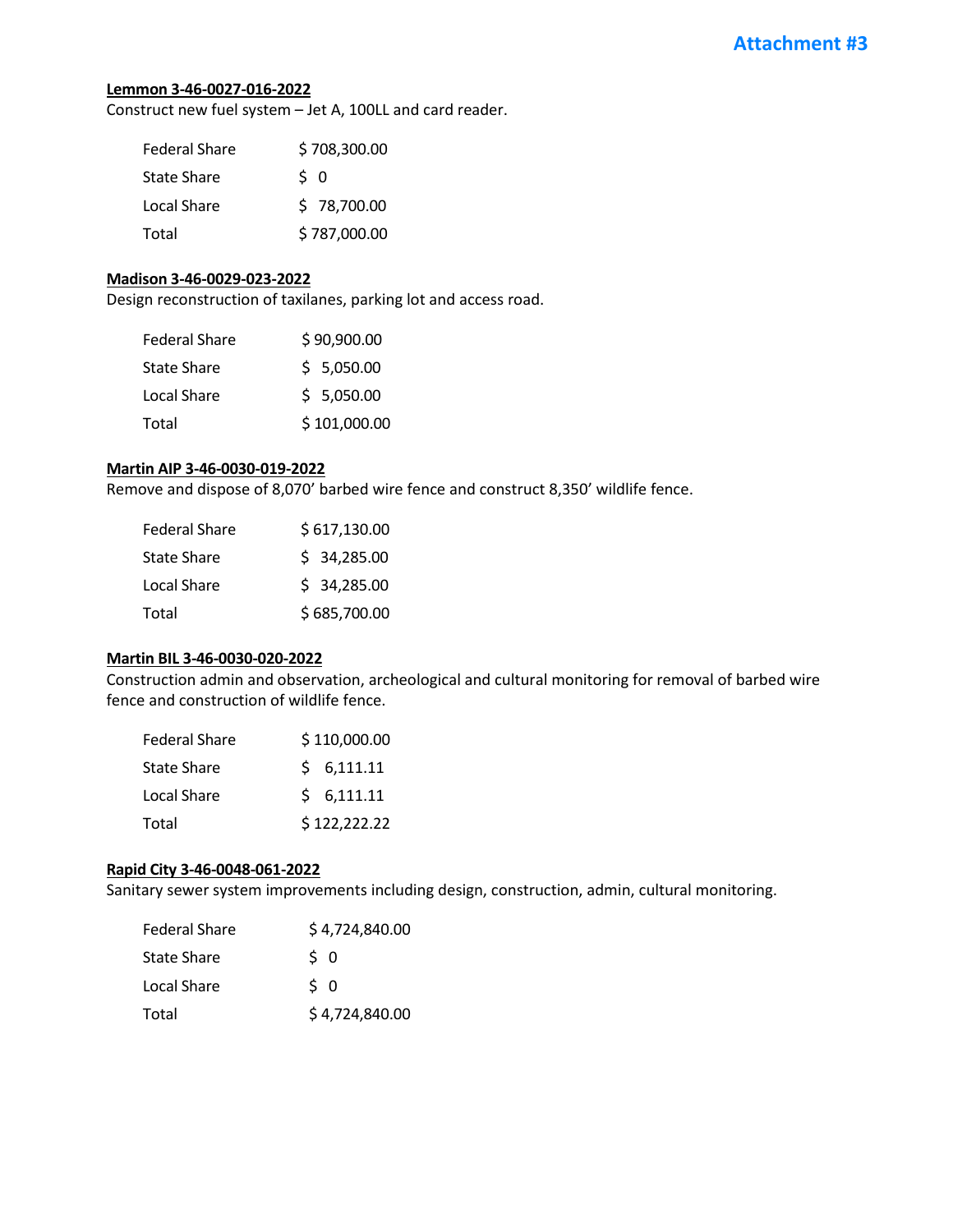# **Redfield 3-46-0049-017-2022**

Design, construct, install AWOS-IIIP.

| <b>Federal Share</b> | \$321,300.00 |
|----------------------|--------------|
| <b>State Share</b>   | \$17,850.00  |
| Local Share          | \$17,850.00  |
| Total                | \$357,000.00 |

### **Rosebud 3-46-0082-017-2022**

Design installation for AWOS-IIIP.

| <b>Federal Share</b> | \$63,000.00 |
|----------------------|-------------|
| <b>State Share</b>   | \$3,500.00  |
| Local Share          | \$3,500.00  |
| Total                | \$70,000.00 |

#### **Sisseton 3-46-0051-020-2022**

Design hangar taxilane reconstruction and security fencing around apron. Geotechnical exploration and wetland delineation.

| <b>Federal Share</b> | \$90,000.00  |
|----------------------|--------------|
| <b>State Share</b>   | \$5,000.00   |
| Local Share          | \$5,000.00   |
| Total                | \$100,000.00 |

# **Spearfish 3-46-0065-031-2022**

Design and construct 35' x 900' taxilane north/northwest of east apron.

| <b>Federal Share</b> | \$815,694.12 |
|----------------------|--------------|
| <b>State Share</b>   | \$45,316.34  |
| Local Share          | \$45,316.34  |
| Total                | \$906,326.80 |

### **Tea 3-46-0078-020-2022**

Design GA apron reconstruction; geotechnical exploration.

| <b>Federal Share</b> | \$76,500.00 |
|----------------------|-------------|
| <b>State Share</b>   | \$4,250.00  |
| Local Share          | \$4,250.00  |
| Total                | \$85,000.00 |